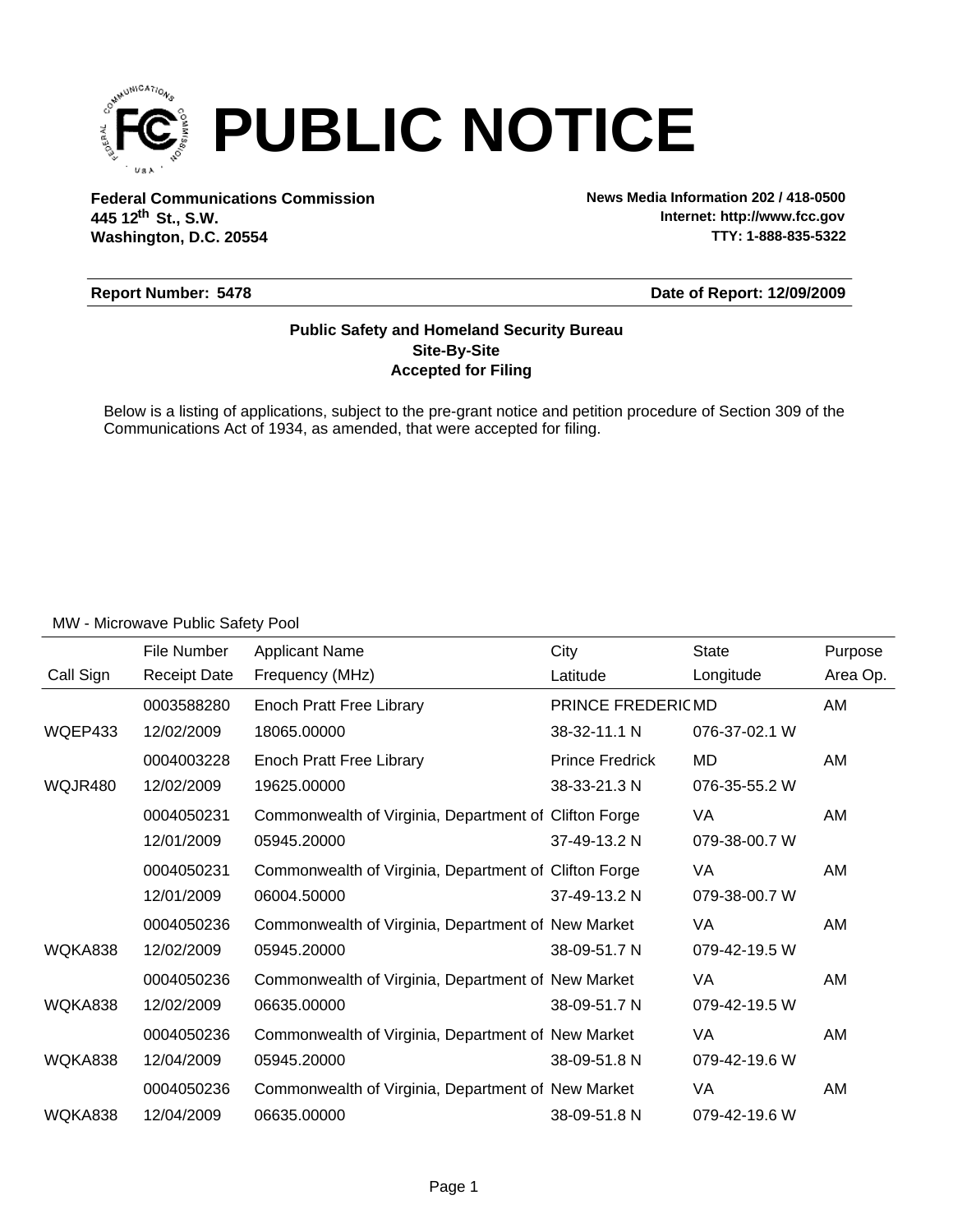|           | File Number         | <b>Applicant Name</b>                                | City         | <b>State</b>  | Purpose  |
|-----------|---------------------|------------------------------------------------------|--------------|---------------|----------|
| Call Sign | <b>Receipt Date</b> | Frequency (MHz)                                      | Latitude     | Longitude     | Area Op. |
|           | 0004050237          | Commonwealth of Virginia, Department of Staunton     |              | VA            | AM       |
|           | 12/01/2009          | 06093.45000                                          | 38-09-55.0 N | 079-18-49.7 W |          |
|           | 0004050237          | Commonwealth of Virginia, Department of Staunton     |              | VA            | AM       |
|           | 12/01/2009          | 06197.24000                                          | 38-09-55.0 N | 079-18-49.7 W |          |
|           | 0004049381          | Douglas County Communications Departn Council Bluffs |              | IA            | MD       |
| WQKP967   | 12/01/2009          | 10835.00000                                          | 41-15-26.0 N | 095-51-08.0 W |          |
|           | 0004049381          | Douglas County Communications Departn Council Bluffs |              | IA            | MD       |
| WQKP967   | 12/01/2009          | 10875.00000                                          | 41-15-26.0 N | 095-51-08.0 W |          |
|           | 0004049381          | Douglas County Communications Departn Council Bluffs |              | IA            | MD       |
| WQKP967   | 12/01/2009          | 11035.00000                                          | 41-15-26.0 N | 095-51-08.0 W |          |
|           | 0004049381          | Douglas County Communications Departn Council Bluffs |              | IA            | MD       |
| WQKP967   | 12/01/2009          | 11185.00000                                          | 41-15-26.0 N | 095-51-08.0 W |          |
|           | 0004049385          | Douglas County Communications Departn NASHVILLE      |              | <b>NE</b>     | MD       |
| WQKP875   | 12/01/2009          | 05945.20000                                          | 41-23-38.0 N | 095-58-32.0 W |          |
|           | 0004049385          | Douglas County Communications Departn NASHVILLE      |              | <b>NE</b>     | MD       |
| WQKP875   | 12/01/2009          | 05974.85000                                          | 41-23-38.0 N | 095-58-32.0 W |          |
|           | 0004049385          | Douglas County Communications Departn NASHVILLE      |              | <b>NE</b>     | MD       |
| WQKP875   | 12/01/2009          | 06004.50000                                          | 41-23-38.0 N | 095-58-32.0 W |          |
|           | 0004049385          | Douglas County Communications Departn NASHVILLE      |              | <b>NE</b>     | MD       |
| WQKP875   | 12/01/2009          | 06034.15000                                          | 41-23-38.0 N | 095-58-32.0 W |          |
|           | 0004049390          | Douglas County Communications Departn Council Bluffs |              | IA            | MD       |
| WQKU649   | 12/01/2009          | 06197.24000                                          | 41-17-10.3 N | 095-51-53.3 W |          |
|           | 0004049390          | Douglas County Communications Departn Council Bluffs |              | IA            | MD       |
| WQKU649   | 12/01/2009          | 06286.19000                                          | 41-17-10.3 N | 095-51-53.3 W |          |
|           | 0004049390          | Douglas County Communications Departn Council Bluffs |              | IA            | MD       |
| WQKU649   | 12/01/2009          | 11325.00000                                          | 41-17-10.3 N | 095-51-53.3 W |          |
|           | 0004049390          | Douglas County Communications Departn Council Bluffs |              | IA            | MD       |
| WQKU649   | 12/01/2009          | 11365.00000                                          | 41-17-10.3 N | 095-51-53.3 W |          |
|           | 0004050236          | Commonwealth of Virginia, Department of WARM SPRINGS |              | VA            | MD       |
| WQKA838   | 12/01/2009          | 05945.20000                                          | 38-09-51.8 N | 079-42-19.6 W |          |
|           | 0004050236          | Commonwealth of Virginia, Department of WARM SPRINGS |              | VA            | MD       |
| WQKA838   | 12/01/2009          | 06635.00000                                          | 38-09-51.8 N | 079-42-19.6 W |          |
|           | 0004050659          | Commonwealth of Virginia, Department of Rustburg     |              | VA            | MD       |
| WQII643   | 12/02/2009          | 06197.24000                                          | 37-17-08.7 N | 079-05-23.0 W |          |
|           | 0004050659          | Commonwealth of Virginia, Department of Rustburg     |              | VA            | MD       |
| WQII643   | 12/02/2009          | 06256.54000                                          | 37-17-08.7 N | 079-05-23.0 W |          |
|           | 0004050659          | Commonwealth of Virginia, Department of Rustburg     |              | VA            | MD       |
| WQII643   | 12/02/2009          | 06286.19000                                          | 37-17-08.7 N | 079-05-23.0 W |          |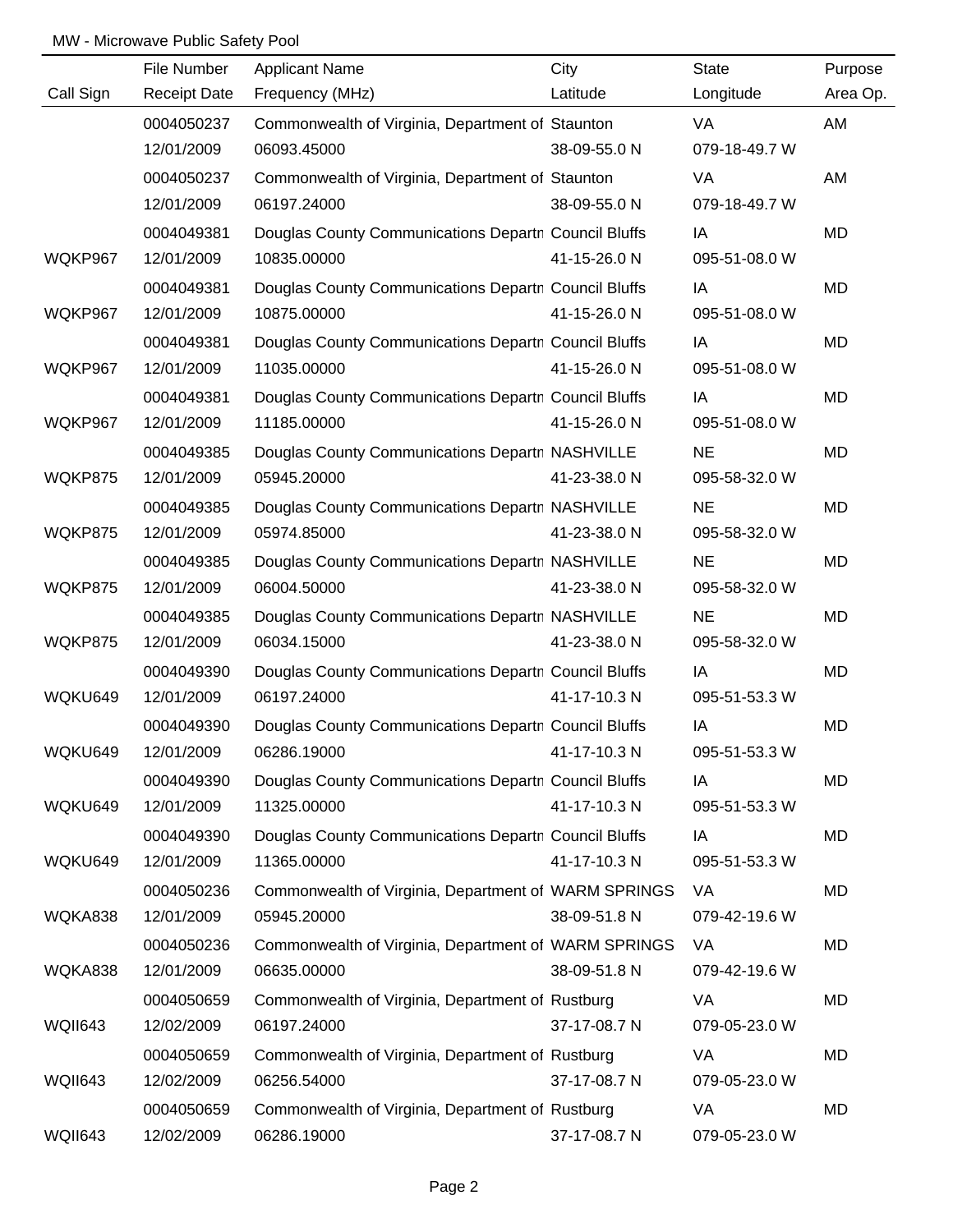|                | File Number         | <b>Applicant Name</b>                                   | City         | <b>State</b>  | Purpose   |
|----------------|---------------------|---------------------------------------------------------|--------------|---------------|-----------|
| Call Sign      | <b>Receipt Date</b> | Frequency (MHz)                                         | Latitude     | Longitude     | Area Op.  |
|                | 0004050659          | Commonwealth of Virginia, Department of Rustburg        |              | VA            | MD        |
| WQII643        | 12/02/2009          | 06315.84000                                             | 37-17-08.7 N | 079-05-23.0 W |           |
|                | 0004050659          | Commonwealth of Virginia, Department of Rustburg        |              | VA            | MD        |
| <b>WQII643</b> | 12/02/2009          | 06345.49000                                             | 37-17-08.7 N | 079-05-23.0 W |           |
|                | 0004050659          | Commonwealth of Virginia, Department of Rustburg        |              | VA            | MD        |
| <b>WQII643</b> | 12/02/2009          | 06404.79000                                             | 37-17-08.7 N | 079-05-23.0 W |           |
|                | 0004050659          | Commonwealth of Virginia, Department of Rustburg        |              | VA            | MD        |
| <b>WQII643</b> | 12/02/2009          | 06595.00000                                             | 37-17-08.7 N | 079-05-23.0 W |           |
|                | 0004050659          | Commonwealth of Virginia, Department of Rustburg        |              | VA            | MD        |
| <b>WQII643</b> | 12/02/2009          | 06835.00000                                             | 37-17-08.7 N | 079-05-23.0 W |           |
|                | 0004050753          | Government of Guam, Guam Police Dept. BARRIGADA         |              | GU            | MD        |
| WPTD536        | 12/02/2009          | 06635.00000                                             | 13-29-22.4 N | 144-49-43.9 E |           |
|                | 0004050753          | Government of Guam, Guam Police Dept. BARRIGADA         |              | GU            | MD        |
| WPTD536        | 12/02/2009          | 06665.62500                                             | 13-29-22.4 N | 144-49-43.9 E |           |
|                | 0004050753          | Government of Guam, Guam Police Dept. BARRIGADA         |              | GU            | MD        |
| WPTD536        | 12/02/2009          | 10553.12500                                             | 13-29-22.4 N | 144-49-43.9 E |           |
|                | 0004050915          | Commonwealth Of Virginia, Department o ALBEMARLE COUNVA |              |               | MD        |
| WQJK864        | 12/02/2009          | 06152.75000                                             | 38-04-00.0 N | 078-47-53.0 W |           |
|                | 0004050915          | Commonwealth Of Virginia, Department o ALBEMARLE COUNVA |              |               | MD        |
| WQJK864        | 12/02/2009          | 06625.00000                                             | 38-04-00.0 N | 078-47-53.0 W |           |
|                | 0004050915          | Commonwealth Of Virginia, Department o ALBEMARLE COUNVA |              |               | MD        |
| WQJK864        | 12/02/2009          | 06635.00000                                             | 38-04-00.0 N | 078-47-53.0 W |           |
|                | 0004050915          | Commonwealth Of Virginia, Department o ALBEMARLE COUNVA |              |               | <b>MD</b> |
| WQJK864        | 12/02/2009          | 06695.00000                                             | 38-04-00.0 N | 078-47-53.0 W |           |
|                | 0004050916          | Commonwealth of Virginia, Department of Harrisonburg    |              | <b>VA</b>     | MD        |
| WQGW463        | 12/02/2009          | 06226.89000                                             | 38-23-44.5 N | 078-54-52.8 W |           |
|                | 0004050916          | Commonwealth of Virginia, Department of Harrisonburg    |              | VA            | MD        |
| WQGW463        | 12/02/2009          | 06345.49000                                             | 38-23-44.5 N | 078-54-52.8 W |           |
|                | 0004050916          | Commonwealth of Virginia, Department of Harrisonburg    |              | VA            | MD        |
| WQGW463        | 12/02/2009          | 06785.00000                                             | 38-23-44.5 N | 078-54-52.8 W |           |
|                | 0004050916          | Commonwealth of Virginia, Department of Harrisonburg    |              | <b>VA</b>     | MD        |
| WQGW463        | 12/02/2009          | 06855.00000                                             | 38-23-44.5 N | 078-54-52.8 W |           |
|                | 0004051104          | Commonwealth Of Virginia, Department o Appomattox       |              | VA            | MD        |
| WQHA761        | 12/02/2009          | 06375.14000                                             | 37-21-40.5 N | 078-52-03.9 W |           |
|                | 0004051104          | Commonwealth Of Virginia, Department o Appomattox       |              | <b>VA</b>     | MD        |
| WQHA761        | 12/02/2009          | 06655.00000                                             | 37-21-40.5 N | 078-52-03.9 W |           |
|                | 0004051104          | Commonwealth Of Virginia, Department o Appomattox       |              | VA            | MD        |
| WQHA761        | 12/02/2009          | 06675.00000                                             | 37-21-40.5 N | 078-52-03.9 W |           |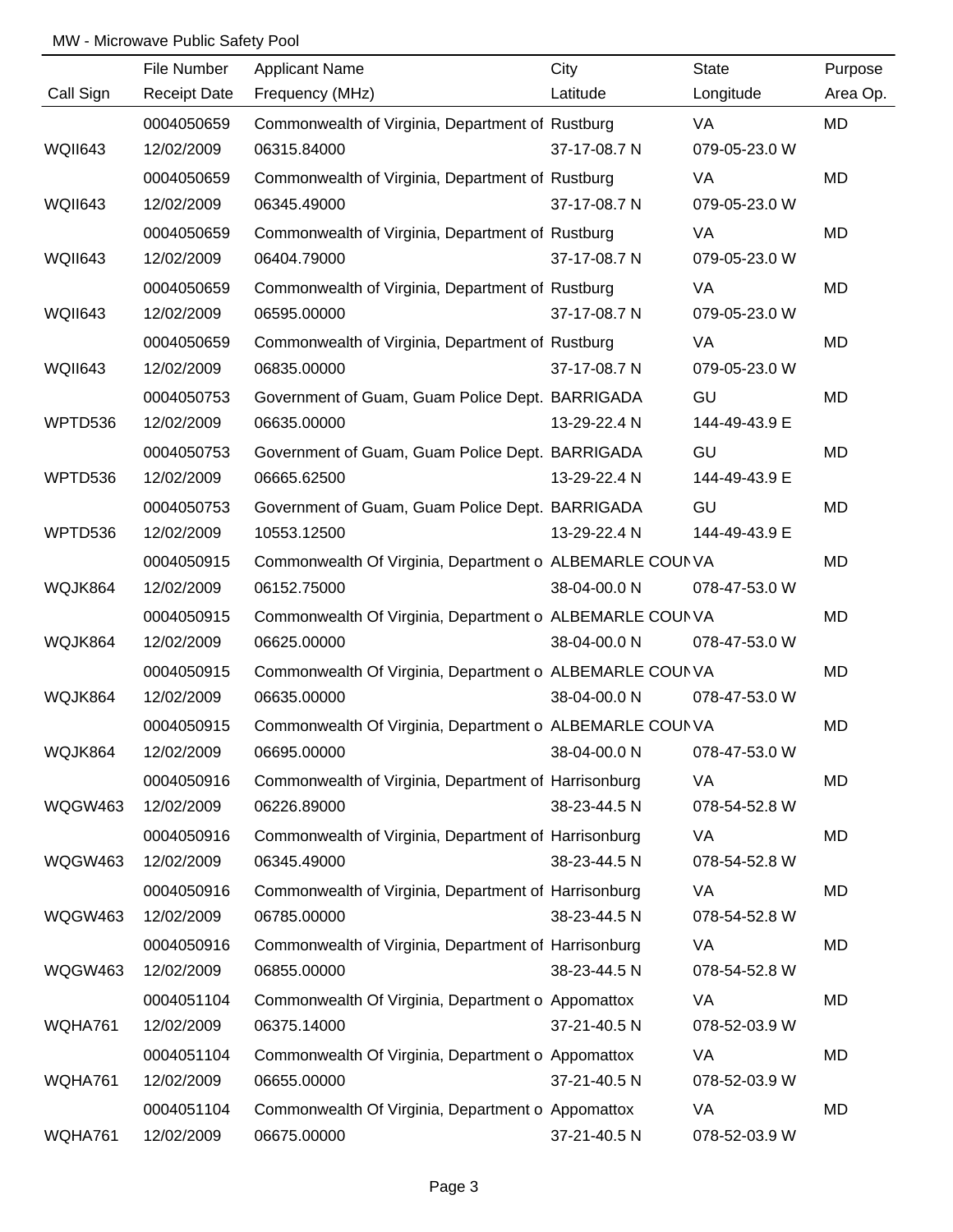|                | File Number         | <b>Applicant Name</b>                             | City               | <b>State</b>  | Purpose      |
|----------------|---------------------|---------------------------------------------------|--------------------|---------------|--------------|
| Call Sign      | <b>Receipt Date</b> | Frequency (MHz)                                   | Latitude           | Longitude     | Area Op.     |
|                | 0004051104          | Commonwealth Of Virginia, Department o Appomattox |                    | VA.           | MD           |
| WQHA761        | 12/02/2009          | 06755.00000                                       | 37-21-40.5 N       | 078-52-03.9 W |              |
|                | 0004053218          | Pennsylvania, Commonwealth of                     | Harrisburg         | PA            | MD           |
| <b>WQJU859</b> | 12/03/2009          | 10568.75000                                       | 40-15-45.2 N       | 076-52-48.4 W |              |
|                | 0004053380          | Maricopa County Arizona                           | LITCHFIELD PARK AZ |               | MD           |
| KPF60          | 12/03/2009          | 21657.50000                                       | 33-34-01.1 N       | 112-33-29.6 W |              |
|                | 0004053387          | MARICOPA, COUNTY OF                               | LITCHFIELD PARK AZ |               | <b>MD</b>    |
| <b>WBH432</b>  | 12/03/2009          | 02147.60000                                       | 33-34-31.1 N       | 112-34-42.6 W |              |
|                | 0004053387          | MARICOPA, COUNTY OF                               | LITCHFIELD PARK AZ |               | <b>MD</b>    |
| <b>WBH432</b>  | 12/03/2009          | 22857.50000                                       | 33-34-31.1 N       | 112-34-42.6 W |              |
|                | 0004054105          | CENTRAL ARIZONA WATER CONSERV PEORIA              |                    | AZ            | MD           |
| WNEP700        | 12/04/2009          | 05974.85000                                       | 33-50-48.2 N       | 112-16-38.1 W |              |
|                | 0004054105          | CENTRAL ARIZONA WATER CONSERV PEORIA              |                    | AZ            | <b>MD</b>    |
| WNEP700        | 12/04/2009          | 06404.79000                                       | 33-50-48.2 N       | 112-16-38.1 W |              |
|                | 0004054105          | CENTRAL ARIZONA WATER CONSERV PEORIA              |                    | AZ            | <b>MD</b>    |
| WNEP700        | 12/04/2009          | 06615.62500                                       | 33-50-48.2 N       | 112-16-38.1 W |              |
|                | 0004054106          | CENTRAL ARIZONA WATER CONSERV SALOME              |                    | AZ            | <b>MD</b>    |
| WNEF381        | 12/04/2009          | 06560.62500                                       | 33-36-00.1 N       | 113-38-05.7 W |              |
|                | 0004054106          | CENTRAL ARIZONA WATER CONSERV SALOME              |                    | AZ            | MD           |
| WNEF381        | 12/04/2009          | 06655.00000                                       | 33-36-00.1 N       | 113-38-05.7 W |              |
|                | 0004054107          | CENTRAL ARIZONA WATER CONSERV PHOENIX             |                    | AZ            | <b>MD</b>    |
| WNEF378        | 12/04/2009          | 06595.00000                                       | 33-42-00.5 N       | 112-04-06.2 W |              |
|                | 0004054107          | CENTRAL ARIZONA WATER CONSERV PHOENIX             |                    | AZ            | <b>MD</b>    |
| WNEF378        | 12/04/2009          | 06805.00000                                       | 33-42-00.5 N       | 112-04-06.2 W |              |
|                | 0004054107          | CENTRAL ARIZONA WATER CONSERV PHOENIX             |                    | AZ            | MD           |
| WNEF378        | 12/04/2009          | 06815.00000                                       | 33-42-00.5 N       | 112-04-06.2 W |              |
|                | 0004054107          | CENTRAL ARIZONA WATER CONSERV PHOENIX             |                    | AZ            | MD           |
| WNEF378        | 12/04/2009          | 11245.00000                                       | 33-42-00.5 N       | 112-04-06.2 W |              |
|                | 0004049602          | County of Monroe, Michigan                        |                    | MI            | <b>NE</b>    |
|                | 12/01/2009          | 06430.00000                                       |                    |               | S            |
|                | 0004049602          | County of Monroe, Michigan                        |                    | MI            | <b>NE</b>    |
|                | 12/01/2009          | 06438.00000                                       |                    |               | S            |
|                | 0004049602          | County of Monroe, Michigan                        |                    | MI            | <b>NE</b>    |
|                | 12/01/2009          | 06446.00000                                       |                    |               | $\mathsf{S}$ |
|                | 0004049602          | County of Monroe, Michigan                        |                    | MI            | <b>NE</b>    |
|                | 12/01/2009          | 06455.00000                                       |                    |               | $\mathsf{s}$ |
|                | 0004049602          | County of Monroe, Michigan                        |                    | MI            | <b>NE</b>    |
|                | 12/01/2009          | 06463.00000                                       |                    |               | S            |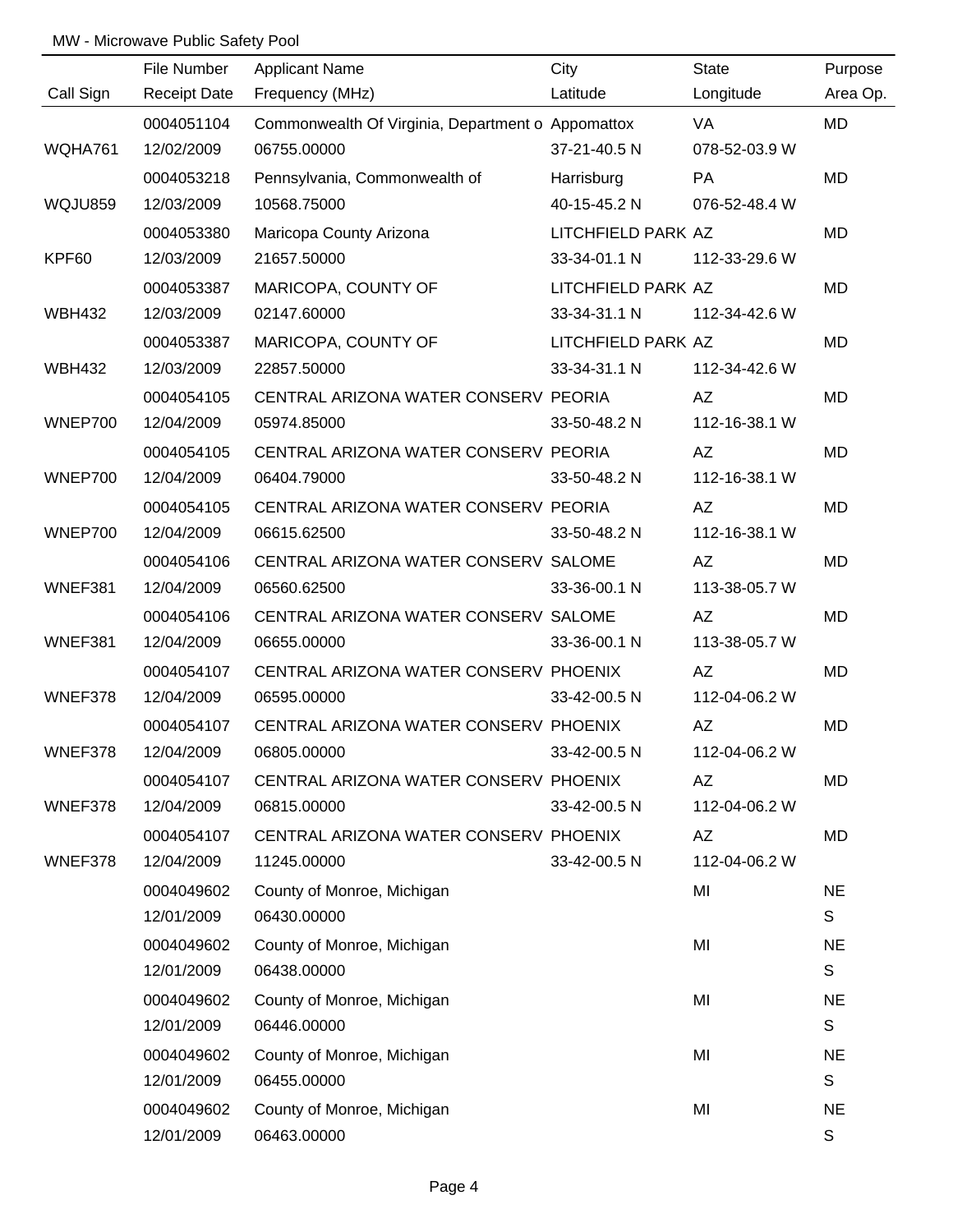|           | File Number         | <b>Applicant Name</b>                                 | City             | <b>State</b>  | Purpose      |
|-----------|---------------------|-------------------------------------------------------|------------------|---------------|--------------|
| Call Sign | <b>Receipt Date</b> | Frequency (MHz)                                       | Latitude         | Longitude     | Area Op.     |
|           | 0004049602          | County of Monroe, Michigan                            |                  | MI            | <b>NE</b>    |
|           | 12/01/2009          | 06471.00000                                           |                  |               | S            |
|           | 0004049602          | County of Monroe, Michigan                            |                  | MI            | <b>NE</b>    |
|           | 12/01/2009          | 06480.00000                                           |                  |               | $\mathsf S$  |
|           | 0004049602          | County of Monroe, Michigan                            |                  | MI            | <b>NE</b>    |
|           | 12/01/2009          | 06488.00000                                           |                  |               | $\mathsf S$  |
|           | 0004049602          | County of Monroe, Michigan                            |                  | MI            | <b>NE</b>    |
|           | 12/01/2009          | 06496.00000                                           |                  |               | $\mathsf S$  |
|           | 0004049602          | County of Monroe, Michigan                            |                  | MI            | <b>NE</b>    |
|           | 12/01/2009          | 06505.00000                                           |                  |               | $\mathsf S$  |
|           | 0004049602          | County of Monroe, Michigan                            |                  | MI            | <b>NE</b>    |
|           | 12/01/2009          | 06513.00000                                           |                  |               | $\mathsf{S}$ |
|           | 0004049602          | County of Monroe, Michigan                            |                  | MI            | <b>NE</b>    |
|           | 12/01/2009          | 06521.00000                                           |                  |               | S            |
|           | 0004050231          | Commonwealth of Virginia, Department of Clifton Forge |                  | VA            | <b>NE</b>    |
|           | 12/01/2009          | 05945.20000                                           | 37-49-13.2 N     | 079-38-00.7 W |              |
|           | 0004050237          | Commonwealth of Virginia, Department of Staunton      |                  | VA            | <b>NE</b>    |
|           | 12/01/2009          | 06197.24000                                           | 38-09-55.0 N     | 079-18-49.7 W |              |
|           | 0004050656          | Commonwealth of Virginia, Department of Big Island    |                  | VA            | <b>NE</b>    |
|           | 12/02/2009          | 06034.15000                                           | 37-31-01.9 N     | 079-30-34.2 W |              |
|           | 0004050656          | Commonwealth of Virginia, Department of Big Island    |                  | VA            | <b>NE</b>    |
|           | 12/02/2009          | 06197.24000                                           | 37-31-01.9 N     | 079-30-34.2 W |              |
|           | 0004050754          | Government of Guam, Guam Police Dept. Agana Heights   |                  | GU            | <b>NE</b>    |
|           | 12/02/2009          | 06795.00000                                           | 13-28-19.3 N     | 144-44-56.3 E |              |
|           | 0004050914          | Commonwealth Of Virginia, Department o Lovingston     |                  | VA            | <b>NE</b>    |
|           | 12/02/2009          | 06123.10000                                           | 37-47-53.3 N     | 078-54-10.7 W |              |
|           | 0004050914          | Commonwealth Of Virginia, Department o Lovingston     |                  | VA            | <b>NE</b>    |
|           | 12/02/2009          | 06404.79000                                           | 37-47-53.3 N     | 078-54-10.7 W |              |
|           | 0004051025          | JEFFERSON, COUNTY OF                                  | PORT TOWNSEND WA |               | <b>NE</b>    |
|           | 12/02/2009          | 06755.00000                                           | 48-00-57.2 N     | 122-55-35.4 W |              |
|           | 0004051025          | JEFFERSON, COUNTY OF                                  | PORT TOWNSEND WA |               | <b>NE</b>    |
|           | 12/02/2009          | 06785.00000                                           | 48-00-57.2 N     | 122-55-35.4 W |              |
|           | 0004051030          | JEFFERSON, COUNTY OF                                  | PORT LUDLOW      | <b>WA</b>     | <b>NE</b>    |
|           | 12/02/2009          | 06625.00000                                           | 47-54-02.7 N     | 122-40-14.5 W |              |
|           | 0004051033          | JEFFERSON, COUNTY OF                                  | PORT HADLOCK     | WA            | <b>NE</b>    |
|           | 12/02/2009          | 06595.00000                                           | 48-01-26.3 N     | 122-45-47.6 W |              |
|           | 0004052806          | Commonwealth of Virginia, Department of Covington     |                  | VA            | <b>NE</b>    |
|           | 12/03/2009          | 06197.24000                                           | 37-45-34.9 N     | 080-06-02.0 W |              |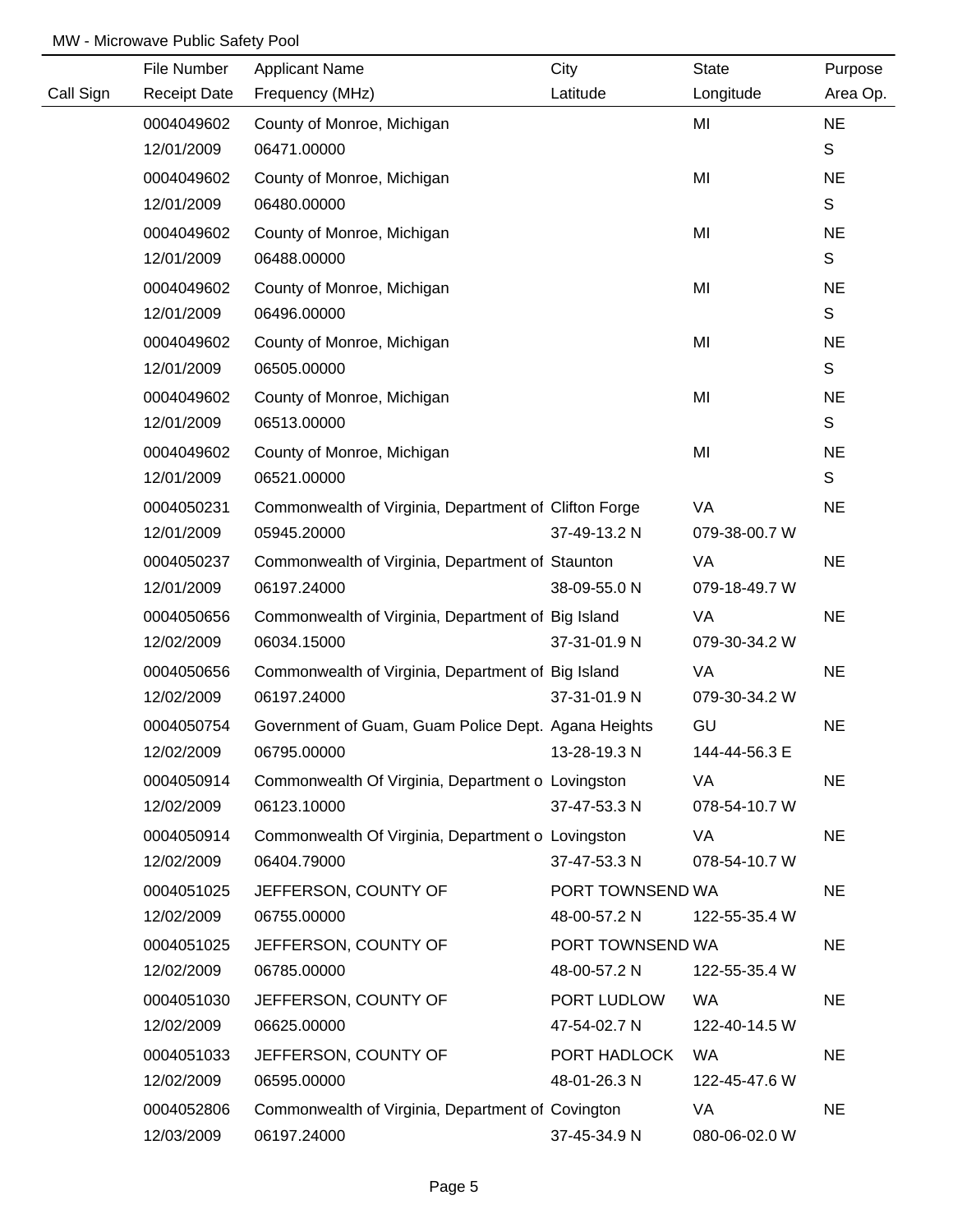|                | File Number         | <b>Applicant Name</b>                             | City           | <b>State</b>  | Purpose   |
|----------------|---------------------|---------------------------------------------------|----------------|---------------|-----------|
| Call Sign      | <b>Receipt Date</b> | Frequency (MHz)                                   | Latitude       | Longitude     | Area Op.  |
|                | 0004052806          | Commonwealth of Virginia, Department of Covington |                | VA            | <b>NE</b> |
|                | 12/03/2009          | 06256.54000                                       | 37-45-34.9 N   | 080-06-02.0 W |           |
|                | 0004053169          | Pennsylvania, Commonwealth of                     | Harrisburg     | PA            | <b>NE</b> |
|                | 12/03/2009          | 10633.75000                                       | 40-15-51.3 N   | 076-53-02.7 W |           |
|                | 0004054108          | CENTRAL ARIZONA WATER CONSERV TONOPAH             |                | AZ            | <b>NE</b> |
|                | 12/04/2009          | 06152.75000                                       | 33-31-53.5 N   | 113-06-31.3 W |           |
|                | 0004054108          | CENTRAL ARIZONA WATER CONSERV TONOPAH             |                | AZ            | <b>NE</b> |
|                | 12/04/2009          | 06675.00000                                       | 33-31-53.5 N   | 113-06-31.3 W |           |
|                | 0004048088          | PHOENIX, CITY OF                                  | <b>PHOENIX</b> | AZ            | <b>RM</b> |
| WNEZ385        | 11/30/2009          | 19010.00000                                       | 33-25-30.2 N   | 112-06-18.5 W |           |
|                | 0004048088          | PHOENIX, CITY OF                                  | <b>PHOENIX</b> | AZ            | <b>RM</b> |
| WNEZ385        | 11/30/2009          | 19320.00000                                       | 33-25-30.2 N   | 112-06-18.5 W |           |
|                | 0004048088          | PHOENIX, CITY OF                                  | <b>PHOENIX</b> | AZ            | <b>RM</b> |
| WNEZ385        | 11/30/2009          | 19435.00000                                       | 33-25-30.2 N   | 112-06-18.5 W |           |
|                | 0004048116          | PHOENIX, CITY OF                                  | <b>PHOENIX</b> | AZ            | <b>RM</b> |
| WNEZ384        | 11/30/2009          | 06855.00000                                       | 33-26-53.1 N   | 112-04-37.5 W |           |
|                | 0004048116          | PHOENIX, CITY OF                                  | <b>PHOENIX</b> | AZ            | <b>RM</b> |
| WNEZ384        | 11/30/2009          | 18635.00000                                       | 33-26-53.1 N   | 112-04-37.5 W |           |
|                | 0004048116          | PHOENIX, CITY OF                                  | <b>PHOENIX</b> | AZ            | <b>RM</b> |
| WNEZ384        | 11/30/2009          | 18690.00000                                       | 33-26-53.1 N   | 112-04-37.5 W |           |
|                | 0004050672          | LOWER COLORADO RIVER AUTHORIT' NEW BRAUNFELS TX   |                |               | <b>RM</b> |
| WNTX473        | 12/02/2009          | 00954.05000                                       | 29-40-36.6 N   | 098-10-42.1 W |           |
|                | 0004050691          | LOWER COLORADO RIVER AUTHORIT' NEW BRAUNFELS TX   |                |               | <b>RM</b> |
| WNTX472        | 12/02/2009          | 00953.65000                                       | 29-39-48.7 N   | 098-10-18.0 W |           |
|                | 0004050697          | LOWER COLORADO RIVER AUTHORIT SHERIDAN            |                | TX            | <b>RM</b> |
| WNTX475        | 12/02/2009          | 00959.40000                                       | 29-27-27.7 N   | 096-36-39.8 W |           |
|                | 0004048125          | NEW JERSEY, STATE OF                              |                |               | <b>RO</b> |
| WNEW478        | 11/30/2009          |                                                   |                |               |           |
|                | 0004048128          | NEW JERSEY, STATE OF                              |                |               | <b>RO</b> |
| <b>WNTY250</b> | 11/30/2009          |                                                   |                |               |           |
|                | 0004049312          | DU-COMM (DUPAGE PUBLIC SAFETY (                   |                |               | <b>RO</b> |
| WPOM320        | 12/01/2009          |                                                   |                |               |           |
|                | 0004049627          | LYCOMING, COUNTY OF                               |                |               | <b>RO</b> |
| <b>WED890</b>  | 12/01/2009          |                                                   |                |               |           |
|                | 0004049631          | County of Lycoming                                |                |               | <b>RO</b> |
| <b>WNTV603</b> | 12/01/2009          |                                                   |                |               |           |
|                | 0004050297          | LOS ANGELES, COUNTY OF                            |                |               | <b>RO</b> |
| WNTB362        | 12/01/2009          |                                                   |                |               |           |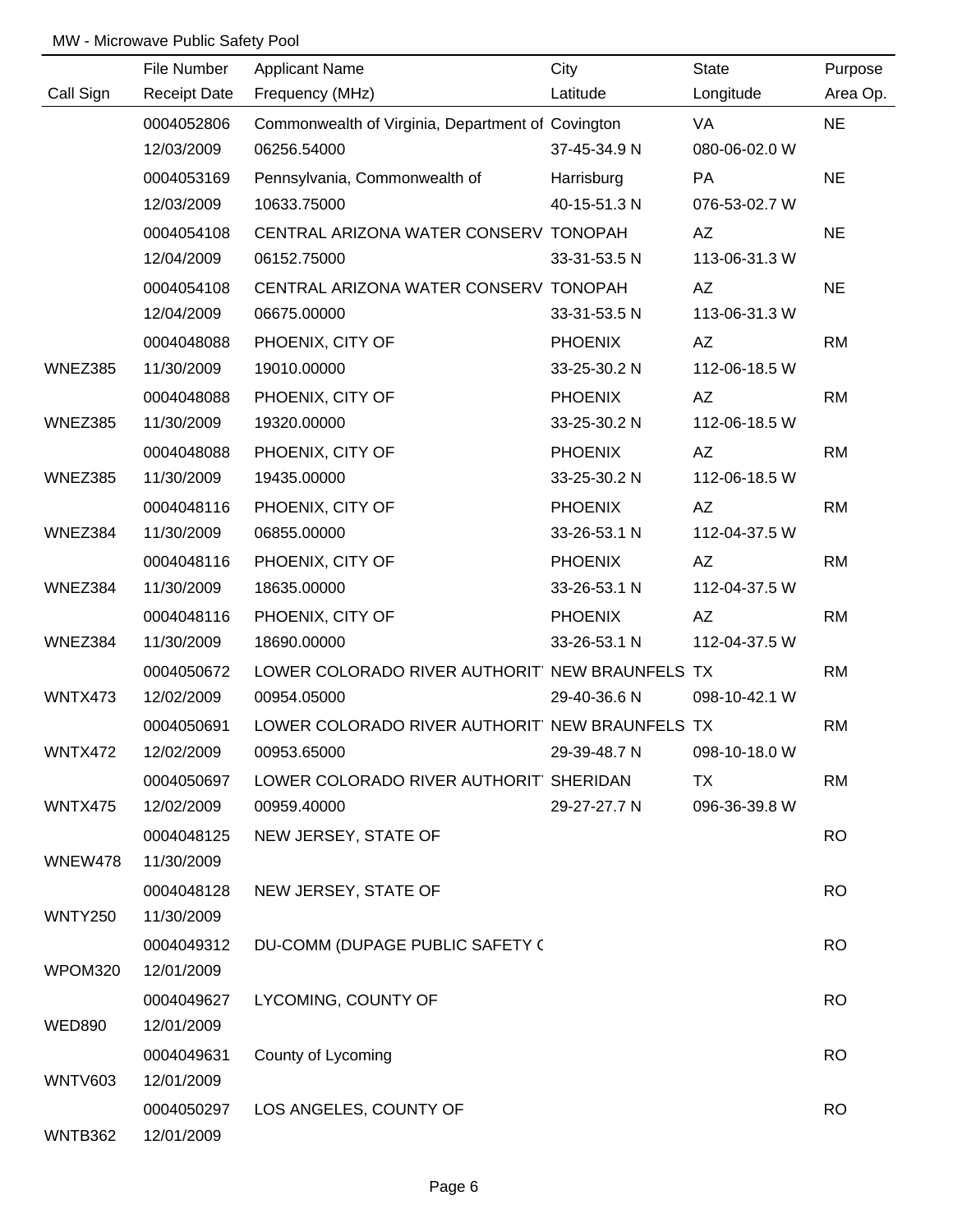|                   | File Number              | <b>Applicant Name</b>                    | City     | State     | Purpose   |
|-------------------|--------------------------|------------------------------------------|----------|-----------|-----------|
| Call Sign         | <b>Receipt Date</b>      | Frequency (MHz)                          | Latitude | Longitude | Area Op.  |
|                   | 0004050298               | LOS ANGELES, COUNTY OF                   |          |           | <b>RO</b> |
| WNTX715           | 12/01/2009               |                                          |          |           |           |
|                   | 0004050705               | LOWER COLORADO RIVER AUTHORIT            |          |           | <b>RO</b> |
| WNTX470           | 12/02/2009               |                                          |          |           |           |
|                   | 0004050714               | LOWER COLORADO RIVER AUTHORIT            |          |           | <b>RO</b> |
| WNTX474           | 12/02/2009               |                                          |          |           |           |
|                   | 0004050718               | LOWER COLORADO RIVER AUTHORIT            |          |           | <b>RO</b> |
| WNTX476           | 12/02/2009               |                                          |          |           |           |
|                   | 0004050721               | LOWER COLORADO RIVER AUTHORIT            |          |           | <b>RO</b> |
| WNTX477           | 12/02/2009               |                                          |          |           |           |
|                   | 0004050929               | CALIFORNIA, STATE OF                     |          |           | <b>RO</b> |
| WNTB448           | 12/02/2009               |                                          |          |           |           |
|                   | 0004050930               | CALIFORNIA, STATE OF                     |          |           | <b>RO</b> |
| WPP72             | 12/02/2009               |                                          |          |           |           |
|                   | 0004050931               | CALIFORNIA, STATE OF                     |          |           | <b>RO</b> |
| KBH <sub>22</sub> | 12/02/2009               |                                          |          |           |           |
|                   | 0004050932               | CALIFORNIA, STATE OF                     |          |           | <b>RO</b> |
| WNEY322           | 12/02/2009               |                                          |          |           |           |
|                   | 0004050933               | CALIFORNIA, STATE OF                     |          |           | <b>RO</b> |
| KCI63             | 12/02/2009               |                                          |          |           |           |
| <b>WAV50</b>      | 0004050934<br>12/02/2009 | CALIFORNIA, STATE OF                     |          |           | <b>RO</b> |
|                   | 0004050935               | CALIFORNIA, STATE OF                     |          |           | <b>RO</b> |
| <b>WED233</b>     | 12/02/2009               |                                          |          |           |           |
|                   | 0004050936               | CALIFORNIA, STATE OF                     |          |           | <b>RO</b> |
| WLH79             | 12/02/2009               |                                          |          |           |           |
|                   | 0004051144               | City of Tacoma / Tacoma Public Utilities |          |           | <b>RO</b> |
| WNTB774           | 12/02/2009               |                                          |          |           |           |
|                   | 0004051148               | TRANSMISSION AGENCY OF NORTHEI           |          |           | <b>RO</b> |
| WPQR818           | 12/02/2009               |                                          |          |           |           |
|                   | 0004051167               | TRANSMISSION AGENCY OF NORTHEI           |          |           | <b>RO</b> |
| WPQZ648           | 12/02/2009               |                                          |          |           |           |
|                   | 0004052506               | Los Angeles Unified School District      |          |           | <b>RO</b> |
| WPOL941           | 12/02/2009               |                                          |          |           |           |
|                   | 0004052657               | <b>VERMONT, STATE OF</b>                 |          |           | <b>RO</b> |
| <b>WNES712</b>    | 12/03/2009               |                                          |          |           |           |
|                   | 0004052658               | <b>VERMONT, STATE OF</b>                 |          |           | <b>RO</b> |
| WNTB417           | 12/03/2009               |                                          |          |           |           |